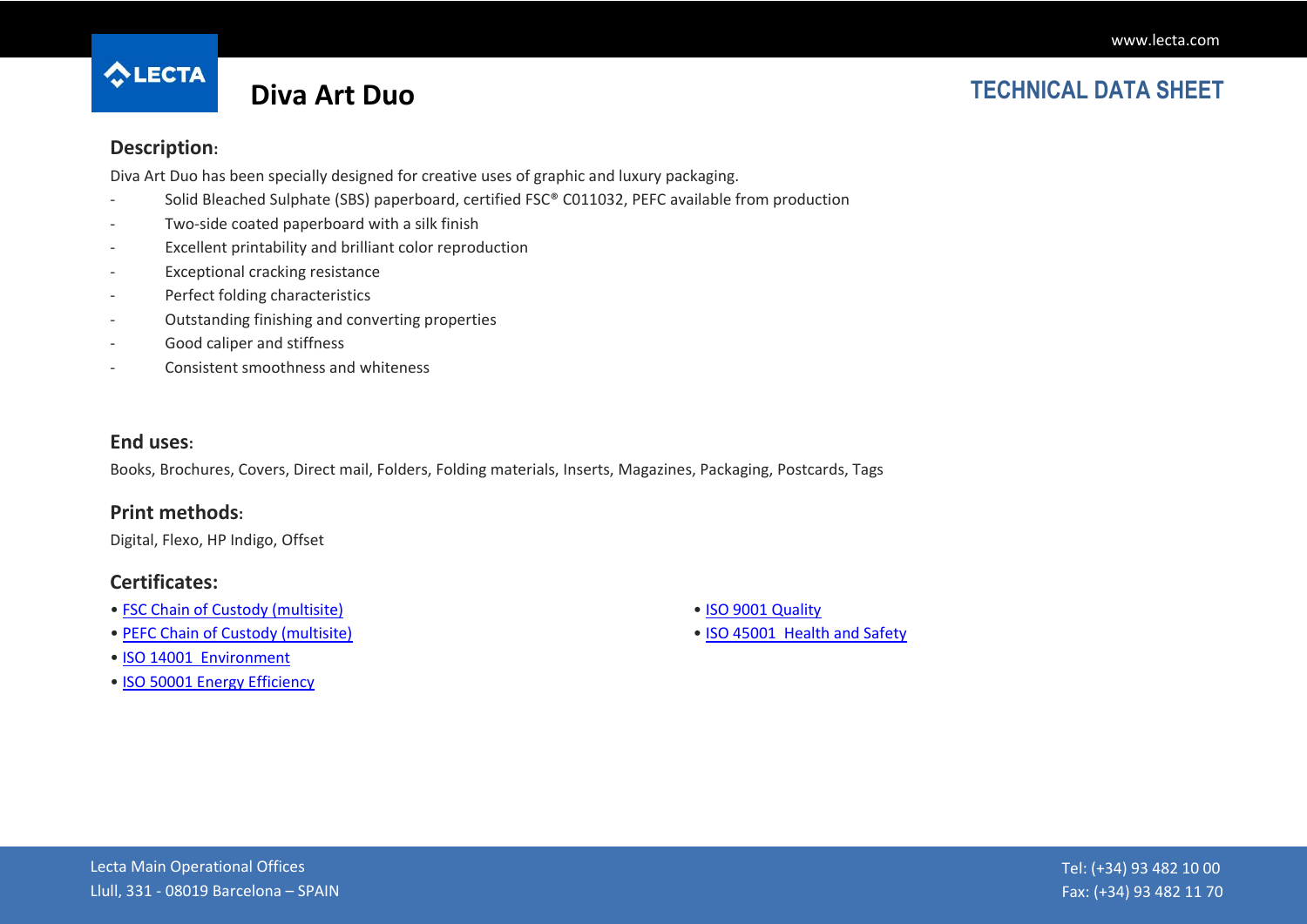

# **Diva Art Duo TECHNICAL DATA SHEET**

## **Technical specifications**

| Property                      | <b>Test Method</b>                  | <b>Unit</b>      | <b>Tolerance</b> | 250            | 280            | 300            | 330            | 350            | 380            |
|-------------------------------|-------------------------------------|------------------|------------------|----------------|----------------|----------------|----------------|----------------|----------------|
| Substance                     | <b>ISO 536</b><br><b>TAPPI T410</b> | g/m <sup>2</sup> | ±5%              | 250            | 280            | 300            | 330            | 350            | 380            |
| Thickness                     | <b>ISO 534</b><br><b>TAPPI T411</b> | μm               | ±5%              | 272            | 311            | 338            | 378            | 405            | 440            |
| <b>Brightness</b><br>R457/D65 | ISO 2470-2<br>TAPPI T452            | $\%$             | ±2               | 102            | 102            | 102            | 102            | 102            | 102            |
| Whiteness<br>D65/10°          | ISO 11475<br>TAPPI T562             | <b>CIE</b>       | ±3               | 132            | 132            | 132            | 132            | 132            | 132            |
| Paper gloss                   | ISO 8254-1<br><b>TAPPI T480</b>     | $\%$             | ±5               | 30             | 30             | 30             | 30             | 30             | 30             |
| Taber<br>stiffness MD         | ISO 2493<br>TAPPI T556              | mN               | $-25%$           | 114            | 132            | 203            | 284            | 345            | 406            |
| Taber<br>stiffness CD         | <b>ISO 2493</b><br>TAPPI T556       | mN               | $-25%$           | 71             | 77             | 122            | 162            | 183            | 213            |
| Parker<br>roughness           | ISO 8791-4<br>TAPPI T555            | $\mu$ m          | $≤2.5$           | $\overline{2}$ | $\overline{2}$ | $\overline{2}$ | $\overline{2}$ | $\overline{2}$ | $\overline{2}$ |
| Relative<br>humidity          | TAPPI T502                          | $\%$             | $\pm 7$          | 50             | 50             | 50             | 50             | 50             | 50             |